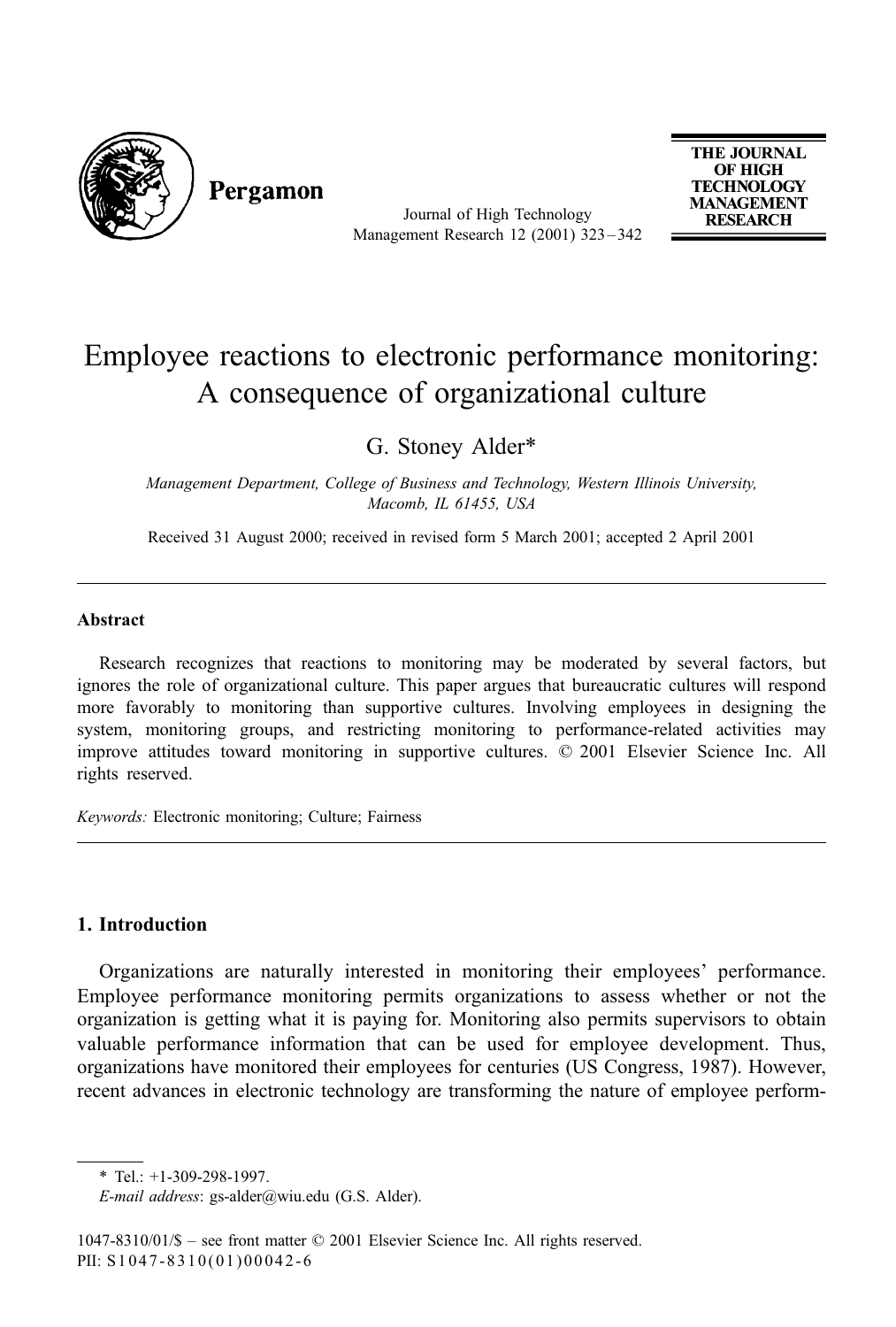ance monitoring. In contrast to supervisory monitoring, electronic performance monitoring (EPM) is constant, pervasive, and unblinking.

Not surprisingly, an increasing number of organizations are turning to EPM in an effort to increase the effectiveness of their monitoring efforts. In 1987, the Office of Technology Assessment (OTA) estimated that 6 million US workers were electronically monitored (US Congress, 1987). Recent estimates indicate that at least 40 million US workers may be subject to electronic monitoring (Botan, 1996) and that as many as 75% of large companies electronically monitor their employees (American Management Association, 2000).

It is also not surprising that the extensive and growing use of EPM engenders considerable debate among business groups, employee advocate groups, and politicians (Greenlaw & Prundeanu, 1997; Hays, 1999; Kovach, Conner, Livneh, Scallan, & Schwartz, 2000). For example, proponents of EPM argue that it is an indispensable tool that benefits both organizations and their employees. There are a number of reasons why organizations view electronic monitoring as an economic necessity. For example, EPM can help increase productivity, improve quality and service, and reduce costs. Organizations may also monitor employees for reasons less directly related to job performance. For example, monitoring may help businesses avoid legal liability, negative publicity, and security breeches (Stanton & Weiss, 2000; Williams, 2000). Proponents of monitoring also argue that the practice may benefit employees by producing more objective performance appraisals and improved feedback (Angel, 1989; Henriques, 1986a, 1986b).

Critics counter that EPM invades consumer and employee privacy, decreases job satisfaction, increases stress, and engenders work environments characterized by diminished trust and negative work relationships (Greengard, 1996; Lewis, 1999; Piturro, 1989). They frequently refer to monitoring systems with descriptors like ''Big Brother,'' ''Orwellian,'' ''electronic sweatshops,'' and ''electronic whips'' (Bylinksy, 1991; Garson, 1988; Lewis, 1999; Nussbaum & duRivage, 1986; Schulhof, 1998). As a result of this intense debate over the costs and benefits of EPM, a number of US senators and members of Congress have proposed legislation intended to restrict the amount of monitoring organizations can conduct (see DeTienne & Alder, 1995; Mishra & Crampton, 1998 for reviews).

The wide divergence of opinion concerning EPM suggests that employees may not react the same way to monitoring across all settings. Instead, a number of factors may influence workers' reactions to EPM. Unfortunately, there is little theoretical explanation as to why individuals may respond differently in some cases than in others. I argue that the literature on organizational culture may provide a key piece to this puzzle. Specifically, I argue that employee reactions to EPM will vary as a function of organizational culture and that certain types of organizational cultures will be more receptive to EPM than will other types. I further suggest that EPM will be more successful when organizations design, implement, and utilize EPM systems in a manner consistent with the organization's culture. Below, I first review the literature on EPM. Subsequently, I discuss research on organizational culture. Then, I examine the link between EPM and culture. Finally, I discuss implications of this integration for practice and research.